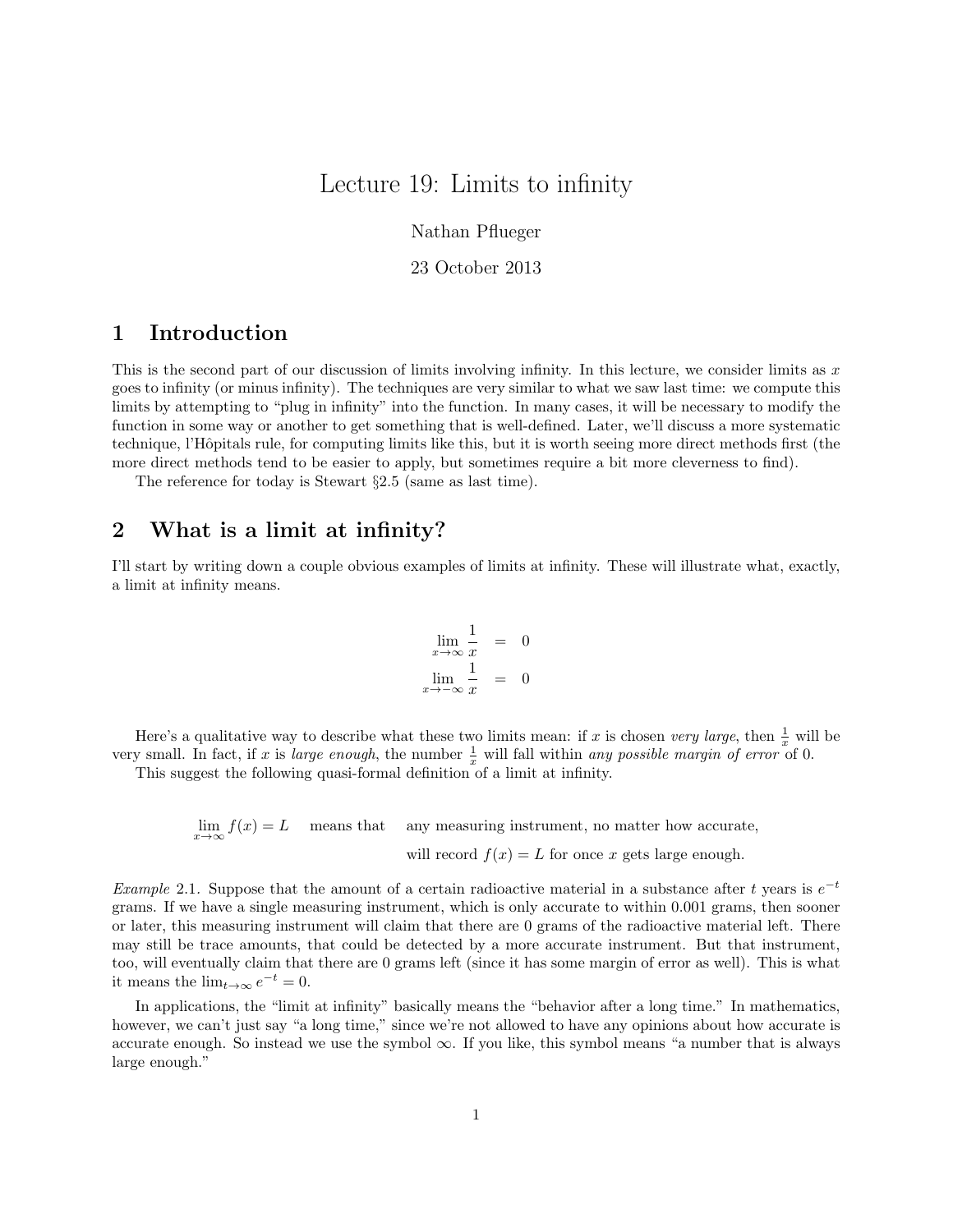This same sort of thinking is also a good way to explain what it means for a limit to equal infinity. For example, consider the following fact.

$$
\lim_{x \to 0^+} \frac{1}{x} = \infty
$$

This means that  $\frac{1}{x}$  will be "large enough" for any particular purpose, as long as you can get x to be close enough to 0. Here's a physical example.

*Example* 2.2. The ideal gas law states (among other things) that if a certain quantity of an ideal gas<sup>1</sup> is held at constant temperature, then the product of pressure and volume is constant; that is  $PV = C$ , where P is the pressure, V is the volume, and C is some constant. This means that  $P = \frac{C}{V}$ . Now think about what happens if you try to shrink the volume to 0:  $\lim_{V\to 0^+} \frac{C}{V} = \infty$ . The physical meaning of this is: if you compress the gas small enough (but keep temperature constant), then the pressure will become arbitrarily large. No matter how large you want the pressure to be, it will be that large once the gas is compressed to sufficiently small volume.

Now that we have some informal ways to think about what  $\infty$  means, we'll see some techniques to compute limits at infinity.

### 3 Examples

The following examples illustrate the main computational tools that are helpful in evaluating limits at infinity. The methods we'll see today follow the same general form.

- First try naively substituting  $\infty$  or  $-\infty$  into the expression for x (more formally, this is shorthand for taking limits of each part individually, e.g. taking the limit of the numerator and denominator separately).
- If this first step gives an unambiguous result, we're done. Otherwise, it may give something like  $0/0$  or  $\infty/\infty$ . In this case, we *modify the original expression* (most commonly by multiplying by some factor in the numerator and denominator) and try again.

Later we'll learn another frequently-useful trick called l'Hôpital's rule; for now we'll stick to elementary methods.

We will compute the following limits as examples.

1. 
$$
\lim_{x \to -\infty} \frac{x^2}{x+1}
$$
  
\n2. 
$$
\lim_{x \to \infty} \frac{x^2}{x+1}
$$
  
\n3. 
$$
\lim_{x \to -\infty} \frac{2e^x - 1}{e^x + 1}
$$
  
\n4. 
$$
\lim_{x \to \infty} \frac{2e^x - 1}{e^x + 1}
$$
  
\n5. 
$$
\lim_{x \to \infty} \frac{x^2 - 3x + 2}{x^2 + 3x + 2}
$$
  
\n6. 
$$
\lim_{x \to \infty} \frac{\cos x}{x}
$$

<sup>1</sup>Of course no gas is actually "ideal," but we're speaking in broad strokes here.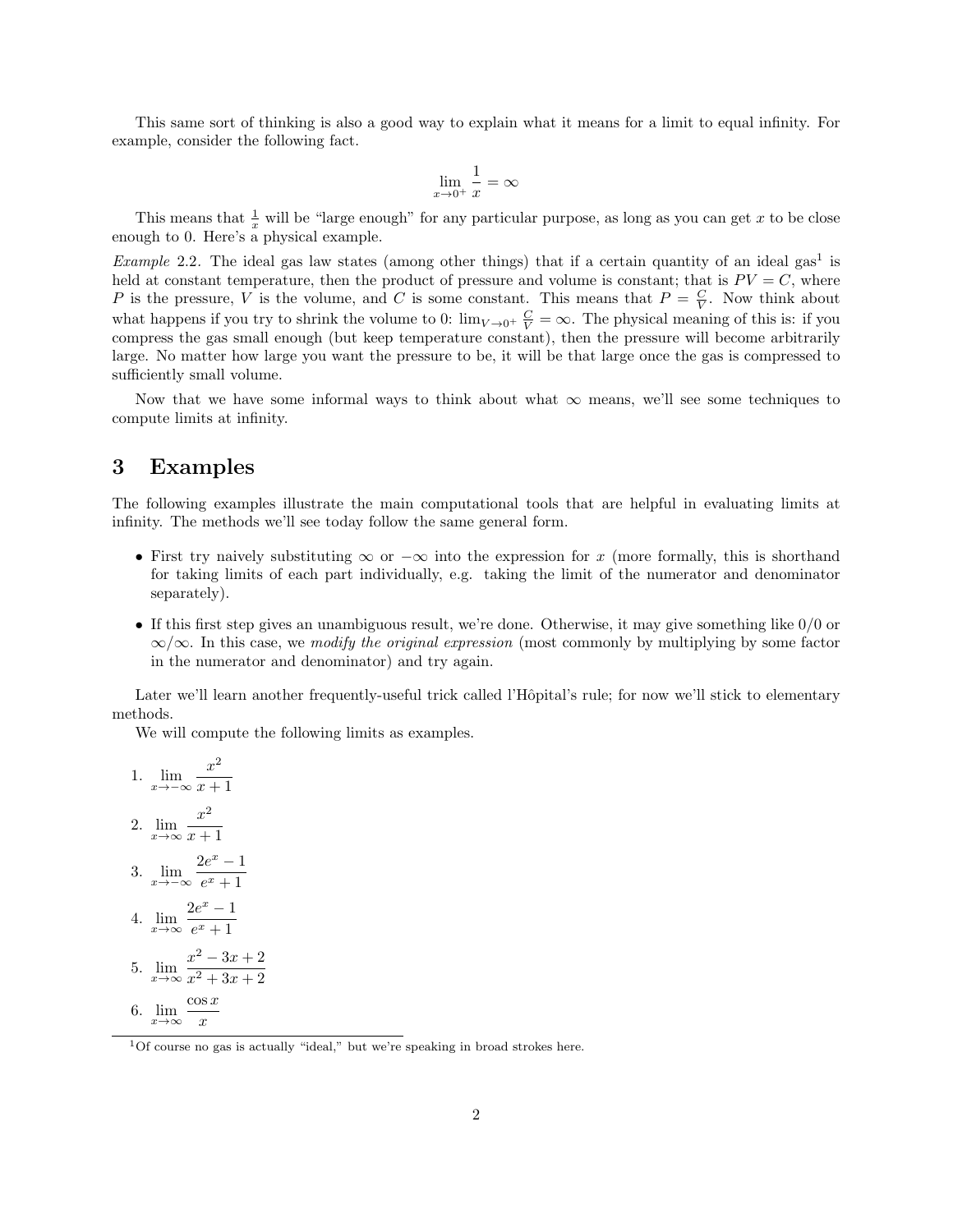7. 
$$
\lim_{x \to \infty} \frac{\sqrt{x^2 + 1}}{2x - 7}
$$
  
8. 
$$
\lim_{x \to -\infty} (\sqrt{x^2 + 1} - x)
$$
  
9. 
$$
\lim_{x \to \infty} (\sqrt{x^2 + 1} - x)
$$

Solutions.

1. Naive substitution would give  $\lim_{x \to -\infty} \frac{x^2}{x+1}$  $\frac{x^2}{x+1} = \frac{(-\infty)^2}{\infty}$  $\frac{(\infty)^2}{\infty} = \frac{\infty}{-\infty}$  $\frac{\infty}{-\infty}$ , which is not determinate. So we must perform some modification. In this case, we can transform the denominator to give a finite limit, by scaling it with a factor of  $x$ , as follows.

$$
\lim_{x \to -\infty} \frac{x^2}{x+1} \cdot \frac{1/x}{1/x} = \lim_{x \to -\infty} \frac{x}{1 + \frac{1}{x}}
$$

$$
= \frac{-\infty}{1 + \frac{1}{-\infty}}
$$

$$
= \frac{-\infty}{1 + 0}
$$

$$
= -\infty
$$

2. The same modification will work for the limit in this direction.

$$
\lim_{x \to \infty} \frac{x^2}{x+1} \cdot \frac{1/x}{1/x} = \lim_{x \to \infty} \frac{x}{1 + \frac{1}{x}}
$$

$$
= \frac{\infty}{1 + \frac{1}{\infty}}
$$

$$
= \frac{\infty}{1 + 0}
$$

$$
= \infty
$$

- 3. Naive substitution works here:  $\lim_{x \to -\infty} \frac{2e^x 1}{e^x + 1}$  $\frac{e^{2e^x}-1}{e^x+1} = \frac{e^{-\infty}-1}{e^{-\infty}+1}$  $\frac{e^{-\infty}-1}{e^{-\infty}+1} = \frac{-1}{1}$  $\frac{1}{1}$  = -1. Remember as usual that notation like  $e^{-\infty}$  is really just shorthand for  $\lim_{x \to -\infty} e^x$ .
- 4. Naive substitution does *not* work here: it would yield  $\frac{\infty}{\infty}$ . In this case, we can tame both the numerator and denominator by multiplying them by  $1/e^x$ .

$$
\lim_{x \to \infty} \frac{2e^x - 1}{e^x + 1} = \lim_{x \to \infty} \frac{2e^x - 1}{e^x + 1} \cdot \frac{1/e^x}{1/e^x}
$$

$$
= \lim_{x \to \infty} \frac{2 - 1/e^x}{1 + 1/e^x}
$$

$$
= \frac{2 - \frac{1}{\infty}}{1 + \frac{1}{\infty}}
$$

$$
= \frac{2 - 0}{1 - 0}
$$

$$
= 2
$$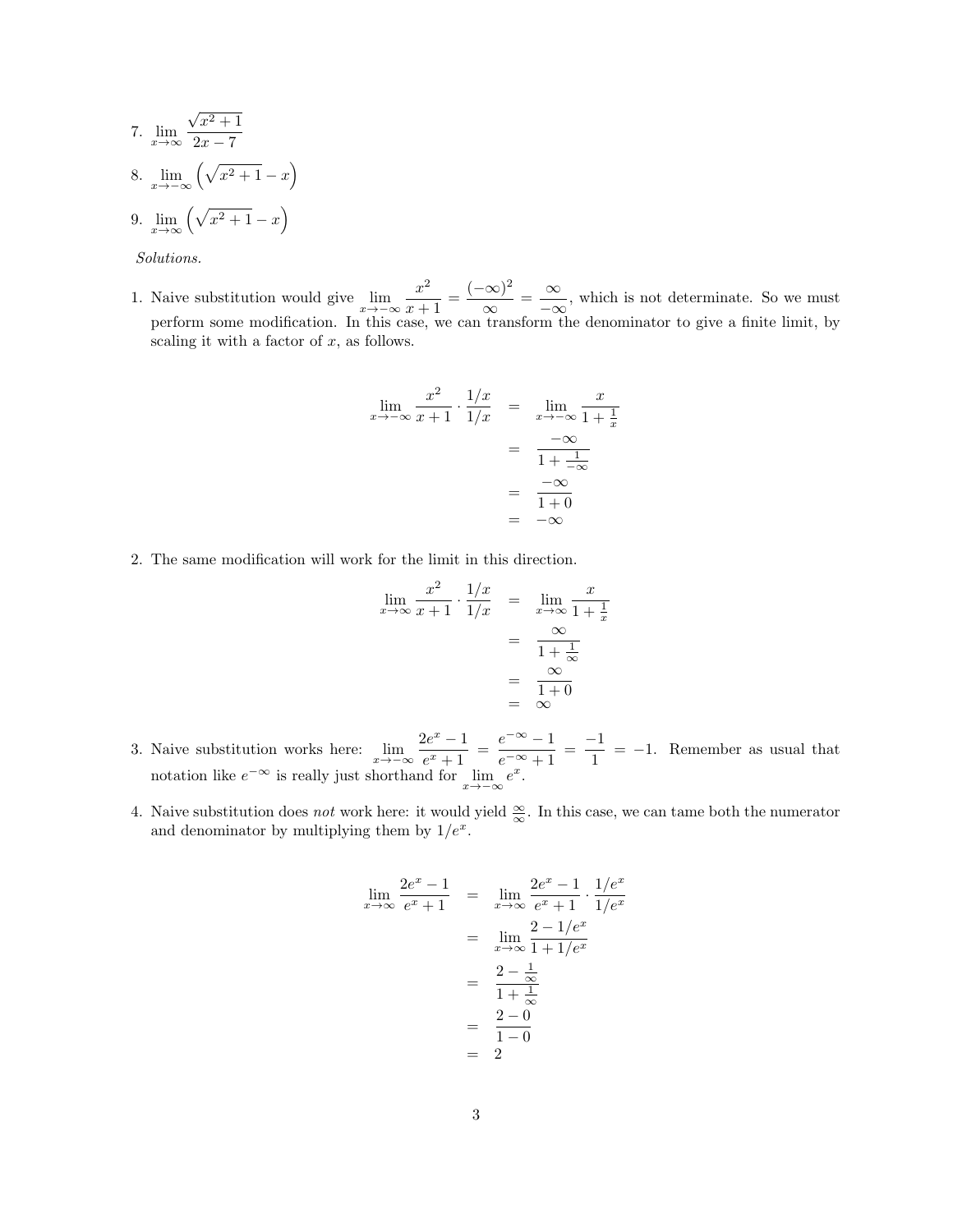5. Here, prevent the indeterminate form  $\infty/\infty$  by dividing on the top and bottom by the function  $x^2$ . This function is chosen because it is "roughly" the rate of growth of both the numerator and denominator.

$$
\lim_{x \to \infty} \frac{x^2 - 3x + 2}{x^2 + 3x + 2} \cdot \frac{1/x^2}{1/x^2} = \lim_{x \to \infty} \frac{1 - 3/x + 2/x^2}{1 + 3/x + 2/x^2}
$$

$$
= \frac{1 - 0 + 0}{1 + 0 - 0}
$$

$$
= 1
$$

Note that the limit as  $x \to -\infty$  is the same: it is also 1. So the horizontal line  $y = 1$  is an asymptote in both directions.

6. As  $x \to \infty$ , the denominator grows arbitrarily large, while the numerator oscillates between -1 and 1. We cannot write a limit for  $\cos x$  as  $x \to \infty$ , but we don't need to: since it is bounded between -1 and 1 for all time, and we are dividing by arbitrarily large numbers, the quotient becomes arbitrarily small as x grows. So the limit must be 0. Here is the notation I like to use to succinctly express this argument.

$$
\lim_{x \to \infty} \frac{\cos x}{x} = \frac{\text{(bounded)}}{\infty}
$$
\n
$$
= 0
$$

The more formal way to establish this limit is to use the squeeze theorem:  $\frac{-1}{x} \leq \frac{\cos x}{x} \leq \frac{1}{x}$ ; the limits of both bounding functions are 0, so therefore this must also be the limit of the bounded function.

7. The numerator is no a polynomial, but you should expect it to grow about as fast as  $\sqrt{x^2} = x$  (warning:  $x^2$  is only equal to x when  $x > 0$ ; otherwise it is equal to  $-x$ , since the square root is always a positive number). So modify the function by dividing by  $x$  on the top and bottom, as follows.

$$
\lim_{x \to \infty} \frac{\sqrt{x^2 + 1}}{2x - 7} \frac{1/x}{1/x} = \frac{\sqrt{(x^2 + 1)/x^2}}{2 - 7/x}
$$

$$
= \lim_{x \to \infty} \frac{\sqrt{1 + 1/x^2}}{2 - 7/x}
$$

$$
= \frac{\sqrt{1 + 0}}{2 - 0}
$$

$$
= \frac{1}{2}
$$

*Note.* If you evaluate the limit instead as  $x \to -\infty$  (as we did in class in my section on Thursday). *Note.* If you evaluate the limit instead as  $x \to -\infty$  (as we did in class in my section on Thursday), there is a small wrinkle: when x is negative, the correct substitution is  $\sqrt{x^2+1} \cdot 1/x = -\sqrt{1+1/x^2}$ . The reason for this is that  $1/x$  is *negative* in this case, so  $1/x = -\sqrt{1/x^2}$ . So the resulting limit is  $-\frac{1}{2}$ . The reason for this is that  $1/x$  is *hegative* in this case, so  $1/x = -\sqrt{1/x}$ . So the resulting limit is  $-\frac{1}{2}$ .<br>This fact (that a x is only  $\sqrt{x^2}$  if  $x > 0$ ) is important to remember in many situations, but it isn't concept we're trying to emphasize at the moment, so I decided to write the simpler version  $(x \to \infty)$ in the notes.

8. Evaluate naively:  $\lim_{x \to -\infty} \left( \sqrt{x^2 + 1} - x \right) = \infty - (-\infty) = \infty + \infty = \infty$ .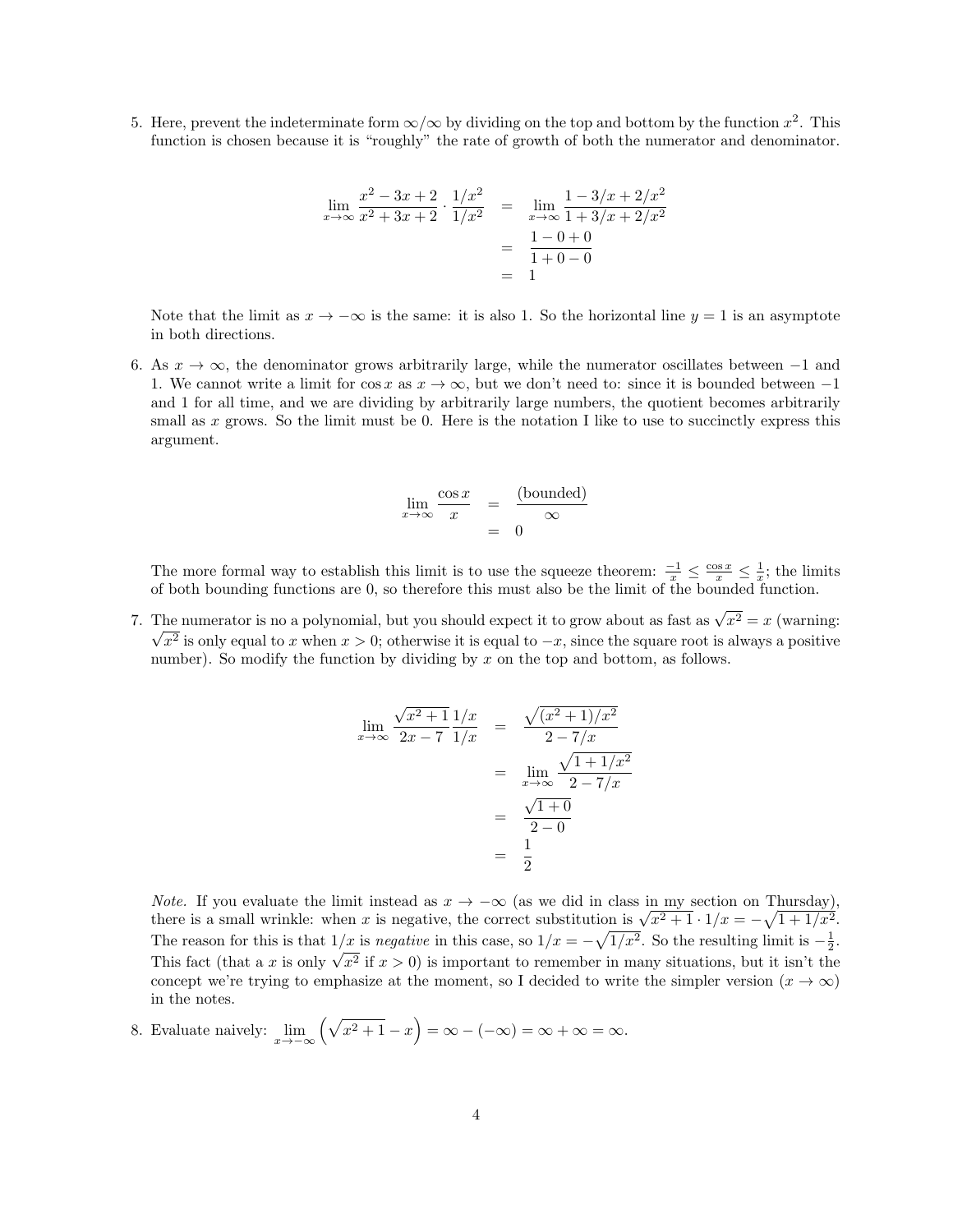9. Naive evaluation would give  $\lim_{x\to\infty} (\sqrt{x^2+1}-x) = \infty-\infty$ , which is not defined. So some modification is needed. We've seen in other contexts that expressions involving square roots are often usefully transformed by multiplying by a "conjugate" expression (we called this procedure "rationalizing the numerator" before). This modification allows us to evaluate the limit in this case as follows.

$$
\lim_{x \to \infty} \left( \sqrt{x^2 + 1} - x \right) \cdot \frac{\sqrt{x^2 + 1} + x}{\sqrt{x^2 + 1} + x} = \frac{(x^2 + 1) - x^2}{\sqrt{x^2 + 1} + x}
$$
\n
$$
= \frac{1}{\sqrt{x^2 + 1} + x}
$$
\n
$$
= \frac{1}{\infty + \infty}
$$
\n
$$
= \frac{1}{\infty}
$$
\n
$$
= 0
$$

The function we have just studied has the following somewhat interesting graph.



It has what is called a *slant asymptote* of  $y = -2x$  for negative values of x, while it has a horizontal asymptote of  $y = 0$  for  $x > 0$ . If you are skilled with algebra, see if you can show clearly why the function begins to hug closely to the line  $y = -2x$  for large negative values of x.

## 4 Summary of techniques

In most cases of the examples above, we resolved an indeterminate form by **canceling the fastest-growing** part of the numerator or denominator of a function. Generally speaker, it seems to work best to first identify whether the numerator or denominator is growing faster, and then cancel the fastest-growing part. This technique usually works best to deal with a form that is giving  $\infty/\infty$ .